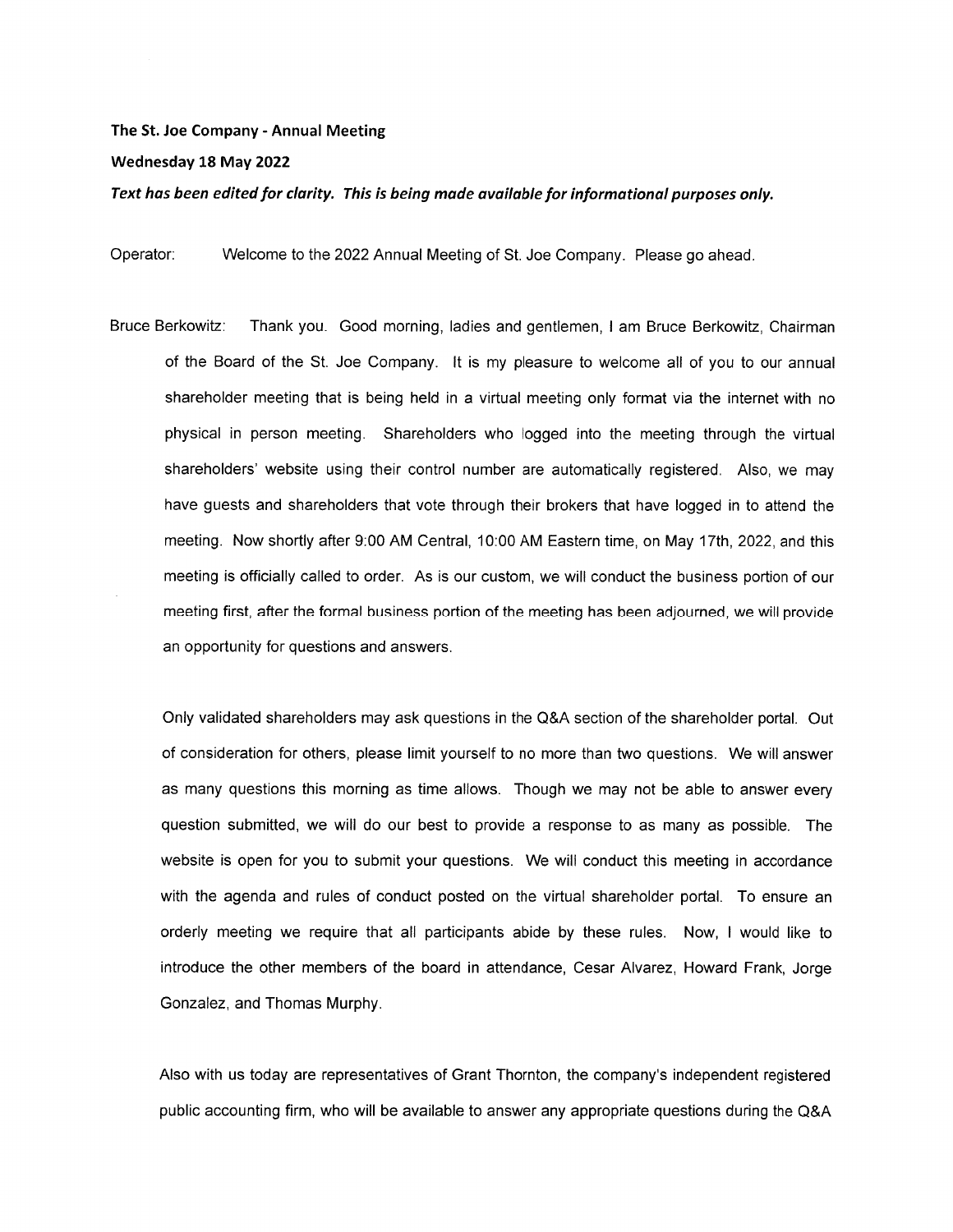portion of the meeting. The company's General Counsel, Lisa Walters, will act as the secretary of the meeting. We are being assisted today in the tabulation of proxies and ballots by James Hagan from Broadridge Financial Solutions. At this time, I appoint James Hagan as Inspector of Elections. The notice of the meeting has been mailed to each shareholder of record as of March 23rd, 2022. The Inspector of Elections has informed me that 54,449,102 shares of the company's voting stock are present in person or by proxy, constituting a quorum for today's meeting. A list of shareholders on March 23rd, 2022, the Record Date, is on the virtual meeting website and may be inspected by any shareholder who is signed in.

The final report of the Inspector of Elections will include the votes, if any, of shareholders present and voting during the meeting. The company's mailing agent, Broadridge Financial Solutions, has provided an Affidavit of Mailing to show that notice of the meeting was given on or about April 7th, 2022. A copy of both the notice and the affidavit will be incorporated into the minutes of this meeting. Next, I will describe each proposal to be acted upon today and then we'll take the vote. Since no direct nominations proposal for business were properly filed by a shareholder in advance of this meeting, the business of this meeting is limited to the following three proposals.

The first proposal before the shareholders is the election of five directors to serve for a one-year term until the next annual meeting. I am standing for re-election as the director today, along with the following nominees, Cesar Alvarez, Howard Frank, Jorge Gonzalez, Thomas Murphy. All of these nominees are present today. We recommend the election of these nominees. The second proposal is the ratification of the appointment of Grant Thornton as our independent registered public accounting firm for the 2022 fiscal year. The Audit Committee retained the services of Grant Thornton to audit the company's financial statement for 2022 and the board recommends that the shareholders ratify the appointment of Grant Thornton. The third proposal is the proposal to approve, on a non-binding advisory basis, the compensation paid to our named executive officers as described in the compensation discussion and analysis section, the compensation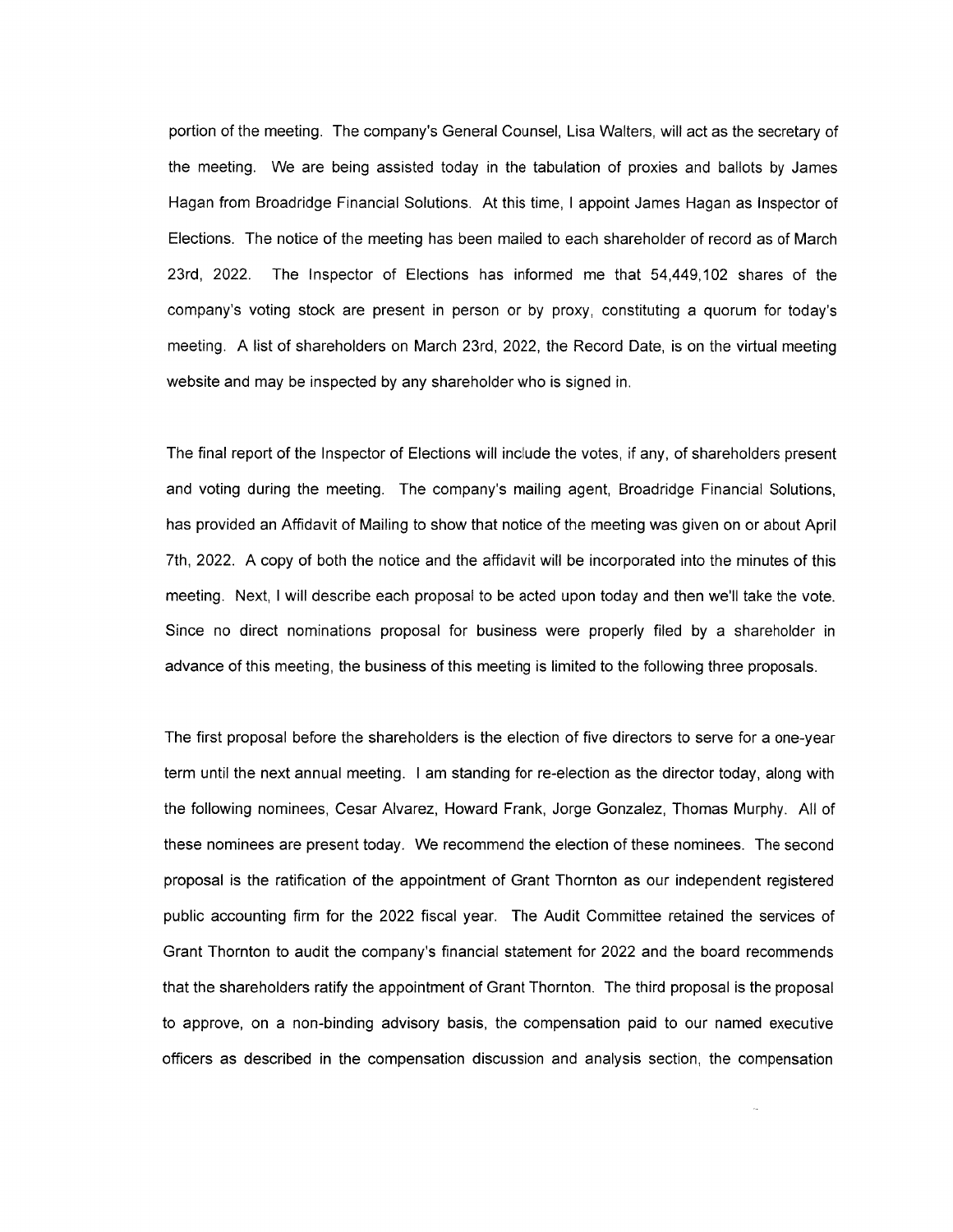table, and related narrative disclosure set forth in the company's 2022 annual meeting proxy statement.

We recommend the approval of the compensation of our named executive officers. We will now vote on the proposals. Any shareholder who has not yet voted or wishes to change their vote may do so by clicking, voting, on the virtual meeting website and following the instructions there. Shareholders who have sent in proxies or voted via telephone or internet and do not want to change their vote do not need to take any further action. Since everyone wanting to vote has done so, the polls are now closed. Will the Inspector of Elections please report the results of the balloting when you are ready?

- James Hagan: Mr. Chairman, the initial tally is subject to verification and the final tabulation may reflect small changes in the vote I have announced. The final tabulation will be set forth in the formal report of the inspector of election to the secretary of the company, which will be made after the count has been verified. I certify that a majority of the votes cast has voted for the election of each of the nominees as directors of the company. In addition, the votes cast favoring the ratification of the appointment of Grant Thornton has exceeded the votes cast opposing the action. Finally, the proposal to approve the compensation of the named executive offices has received more votes for than votes against. Thank you, Mr. Chairman.
- Bruce Berkowitz: Thank you. I hereby declare that the director nominees have been duly elected that the appointment of Grant Thornton as the company's independent and registered public accounting firm has been ratified, and that shareholders approved the compensation of the named executive officers. This concludes the official business of the 2022 annual meeting. The annual meeting is adjourned, and we will now continue to the informational portion of our call today. Prior to opening up for questions, I will ask Jorge Gonzalez, the company's President and Chief Executive Officer, to provide a brief overview of company operations.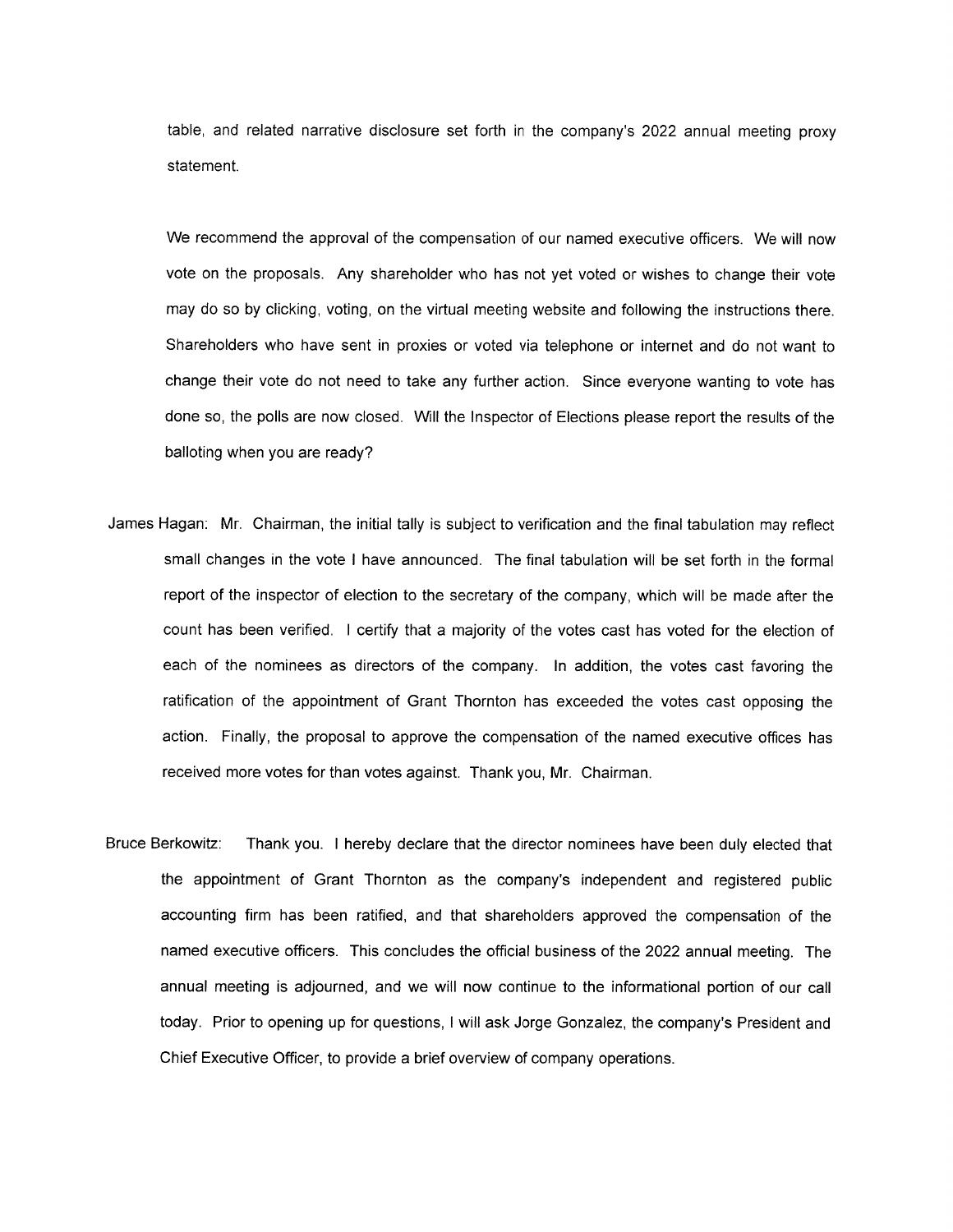Jorge Gonzalez: Thank you, Bruce. Welcome everybody; we appreciate everyone joining us this morning. Earlier in the morning, we filed an 8K accompanied with a presentation, which I will review with you for the next few minutes. After the presentation, we'll open up the floor for questions through the internet, and we've already received several questions. So please, we encourage you to submit more questions. Next year, we plan on holding the shareholder meeting in person once again, we look forward to that. We're going to hold it in one of the new assets in our hospitality segment and we look forward to seeing everybody next year. So slide number five in the presentation, we always would like to start with value creation and always like to provide context about the trajectory of the core financial measures of the company. This is a bar graph that shows the three core financial measures of the company, revenue, net cash provided by operations, and then income over the last six years.

There's been an upper trajectory of those three measures starting with \$96 million in revenue in 2016 and \$267 million in revenue in 2021. An important aspect to point out is the results that you're seeing in this bar graph in the last couple of years is as a direct result of the investments that we've been making to grow the company in the earlier part of the time cycle of this slide. And we continue to make investments in the company to continue to grow revenue. Slide six is essentially the same three core measures shown in line graph form. Slide seven is cash generated for distribution or investment, we introduced this measure a couple of years ago as a way to better show the cash generation that the company is creating. So slide seven shows this measure growth from 2016 to 2021 has increased from \$17 million to \$155 million. Also on the right-hand side of the slide, you can see the first quarter of 2022. Typically, the first quarter is our slowest quarter.

We're off to a good start in 2022 with the net income of \$13.4 compared to \$3.2 last year. And the cash generated for distribution in the first quarter of 2022 is \$43 million compared to \$20 million last year. The next slide, which is slide number eight, scaling efficiencies, as we've grown the company in revenue, we've also been able to maintain corporate and operating expenses flat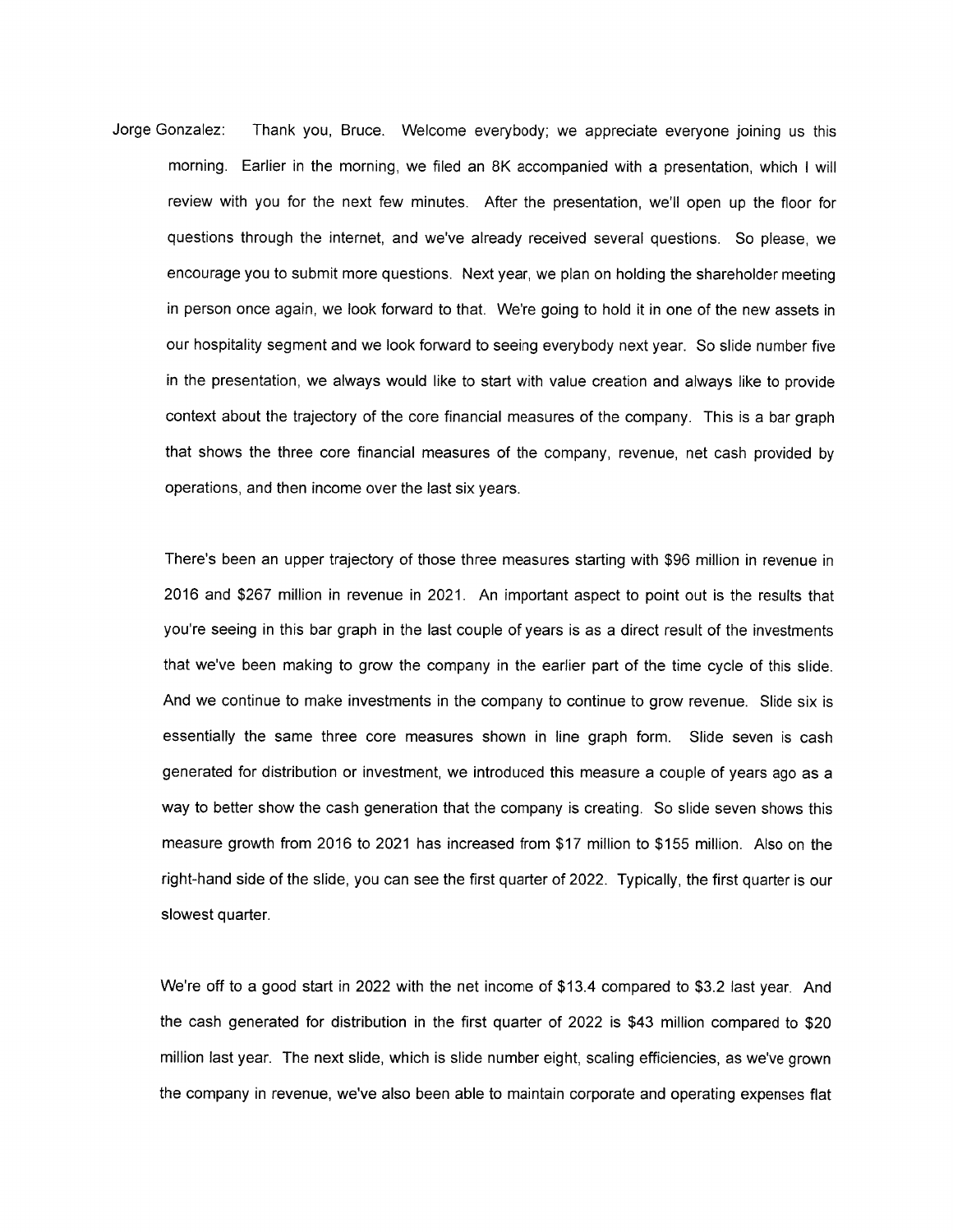in actual dollars and an actual decrease as a percentage of revenue. So for example, in 2016, our corporate and other operating expenses was 24% of revenue generated by the company, in 2021 that percentage dropped to 9%. The reason why this is important is it shows that we can scale the company and do it in a very efficient manner. So the next section of the presentation is a snapshot of our three segments. So the first segment is residential sales. Over the last six years, the number of sales have increased from 106 to 853 last year.

An important aspect to mention here is the 853 number last year, the residential sales number, really includes a very small amount of contribution from our Latitude project. Only 47 closings occurred last year since that project just started last year. We expect the contribution of Latitude to grow this year and continue to grow over the next few years.

So the next slide is residential sales pipeline, I'm going to take a minute to provide a little bit of context about this. We often talk about pipeline and really, what we mean is our assembly line of production for residential sales. Home sites in communities that we develop take time planning, engineering, permitting and development. On the average, these communities take about a year to take from inception to transactions and closings. So we keep a close eye on what that assembly line and pipeline looks like.

So on the left-hand side of the slide, you can see the backlog that we have, we have 2,294 home sites under contract, there's 527 homes under contract at Latitude, and we have 18 active builders that represent the home sites under contract. When you move to the right of the slide, those numbers that you see there are essentially an order of production in our assembly line. We have 3,288 home sites platted or under development, so those are the most ripe for transactions and homes being built on them. Then when you move to the right, it's one step up in the production assembly line, we have 2,003 home sites in engineering or permitting. And then the last number on the far right-hand side of the slide is 12,185 additional home sites that have a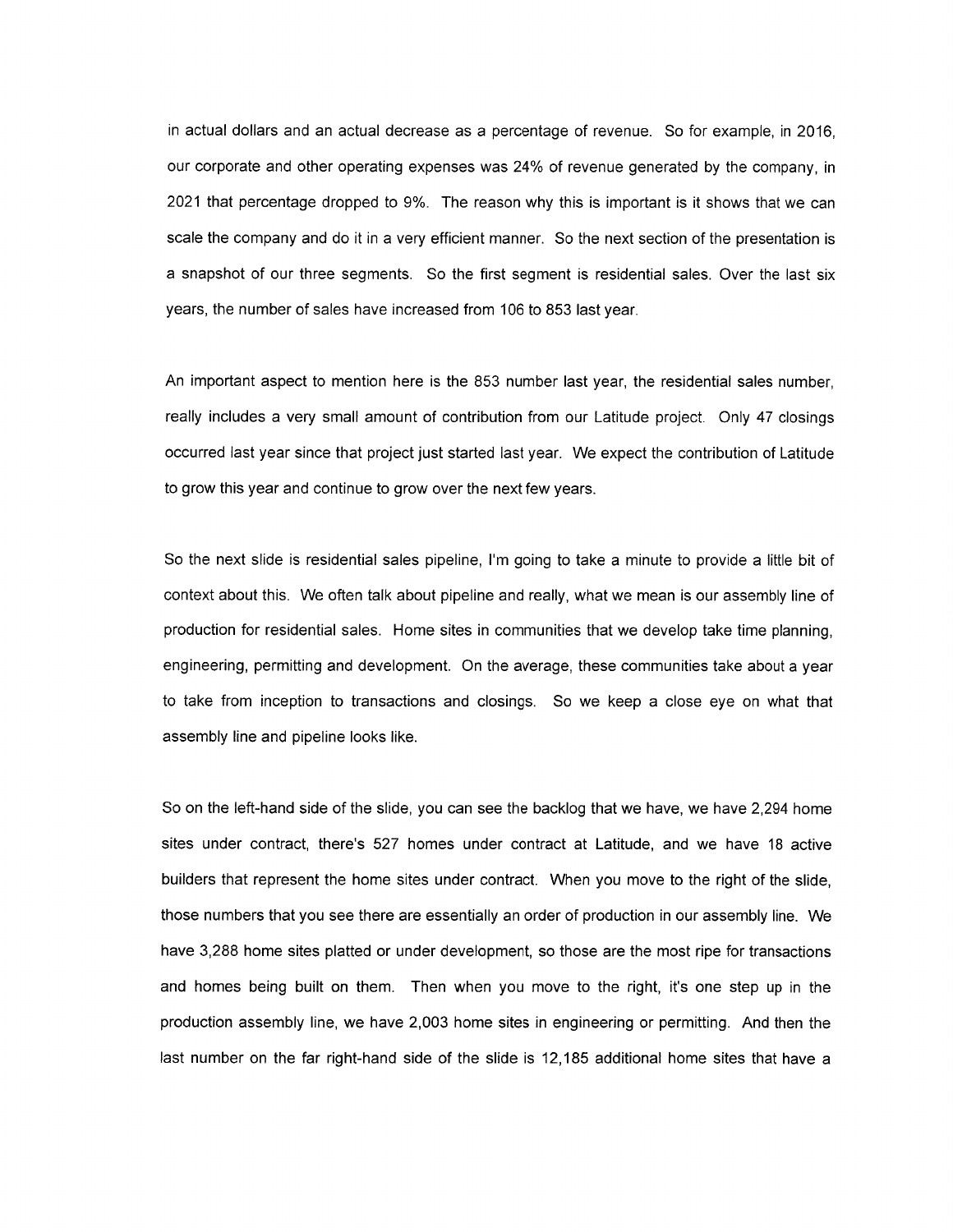concept plan. So those numbers move from right to left in the assembly line. The total that we have right now in our pipeline is at the bottom of the slide, which is a number of 17,476.

An important aspect to point out is that that does not constitute all the home sites that we have entitlements for. This slide represents entitlements that we literally have in the assembly line or production line. The next segment is hospitality. There are two bar graphs that show two major components of this segment. On the left-hand side is the number of hotel rooms. As you can see the growth in the number of hotel rooms over the last six years has been pretty significant. As of the end of last year, we have 1,177 hotel rooms either existing or under construction. That number is represented by 839 that are under construction which is the bar graph that's in gray. And the gray bar graph - part of the bar graph represents future revenue. Those are hotels that are being developed. They're not yet contributing to the company's financials.

On the right-hand side are club memberships. We've also experienced significant growth in our club membership program over the last six years growing from 754 members to 2,255 members. In a later slide, I'll show you where those members are coming from, which has been a widely expanded geography.

The next slide is number 13. This shows the commercial segment. We have other components of commercial; these are the two major ones. On the left-hand side are commercial and operational square feet in our portfolio. Of the 1.3 million square feet, roughly 984,000 square feet represent our leasing portfolio, which is 90% leased. Again, the gray part of the bar graphs represents projects that we have under construction and represent future revenue. On the righthand side, our multi-family and senior living, we currently have 1,436 either existing or under production - under development.

The grey part of the bar graph represent future revenue, those are not yet contributing to the company's financials. Apartments have been going really well from a market demand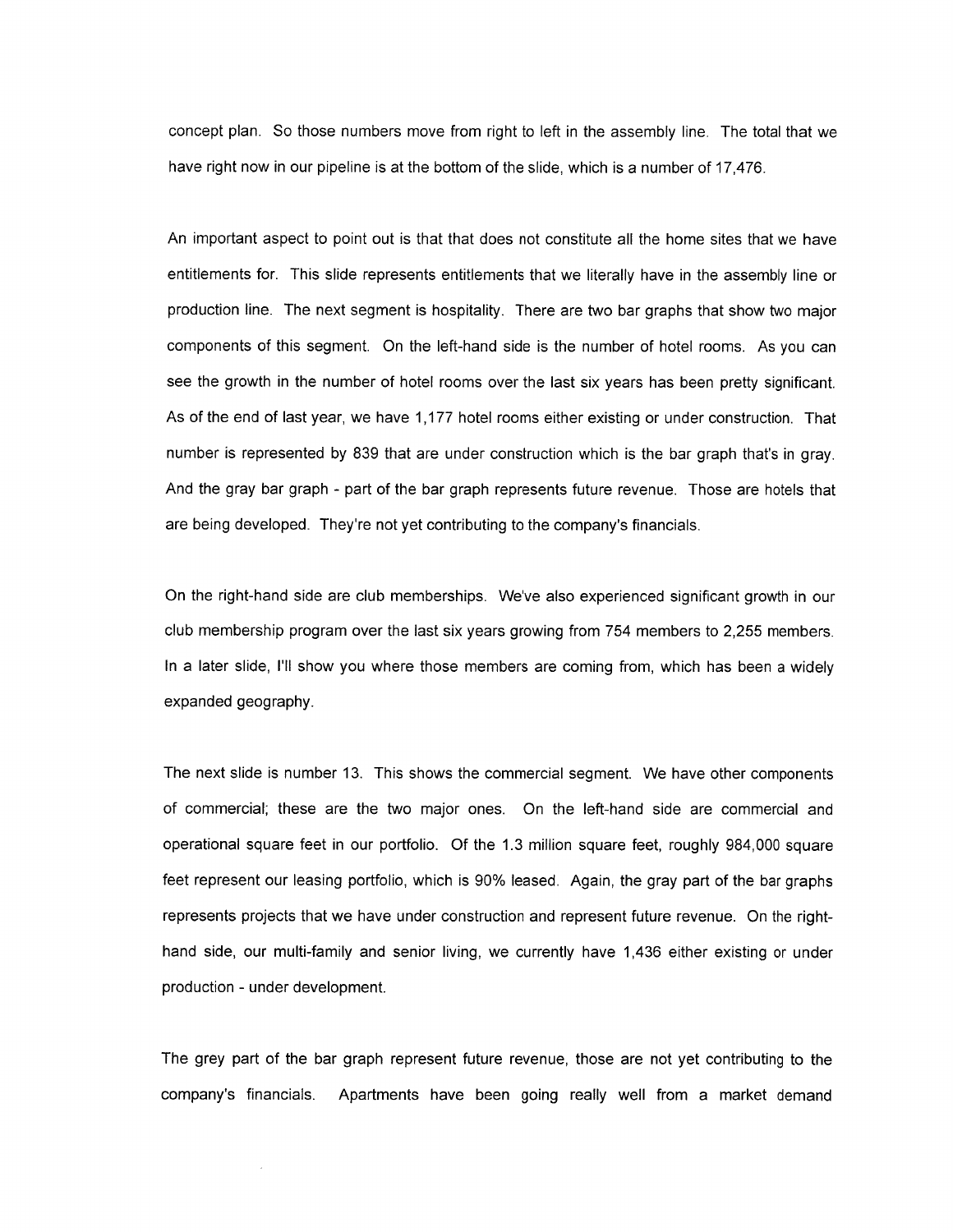perspective, currently, of the units that we have finished and offered for leasing, our occupancy level is 97%. And every time we get a certificate of occupancy for an apartment building, it gets leased up relatively quickly, within a matter of days. Next part of the presentation are milestones. So at the annual meeting in 2019, we issued milestones by asset type that we wanted to achieve. They were pretty ambitious at the time, and for many of these, we were at zero. For example, for multi-family, we had a portfolio without any multi-family units. At that time, we set these milestones at a 1,000 home sites per year, 1,300 multi-family or senior living units, 900 hotel rooms, 1.5 million square feet of commercial, and 1,400 club memberships. They were ambitious.

And on the right-hand side, you can see where we ended up at the end of last year, which is the timeframe that we gave ourselves when we created these milestones. We exceeded the milestones, three out of five, we exceeded. And then in two of them, we were in the 85% and 87% percentiles of achieving those milestones. The one that we exceeded by the largest margin is club memberships, our milestone was 1,400 and as of the end of last year, we ended with 2,255 milestones.

So for the first time in slide 16 we're releasing the updated milestones. These are the 2024 unit milestones. So, for home sites, we are expecting, by 2024, to have 2,000 per year, multi-family and senior living units, we are expecting to have 2,500, hotel rooms, 1,500, commercial square feet, 1.8 million, club memberships, 3,250. Then we have a new asset class, boat slips, where we're expecting to have 750. And that includes both dry and wet slips.

The reason why we're adding boat slips, I think it's no secret that boating and marinas have been in an upswing over the last couple of years and we believe that this area is underserved from a boating and marina perspective. Marinas are profitable in and of themselves and they also serve as an amenity, as part of the ecosystem that we often talk about to grow the region. So, we're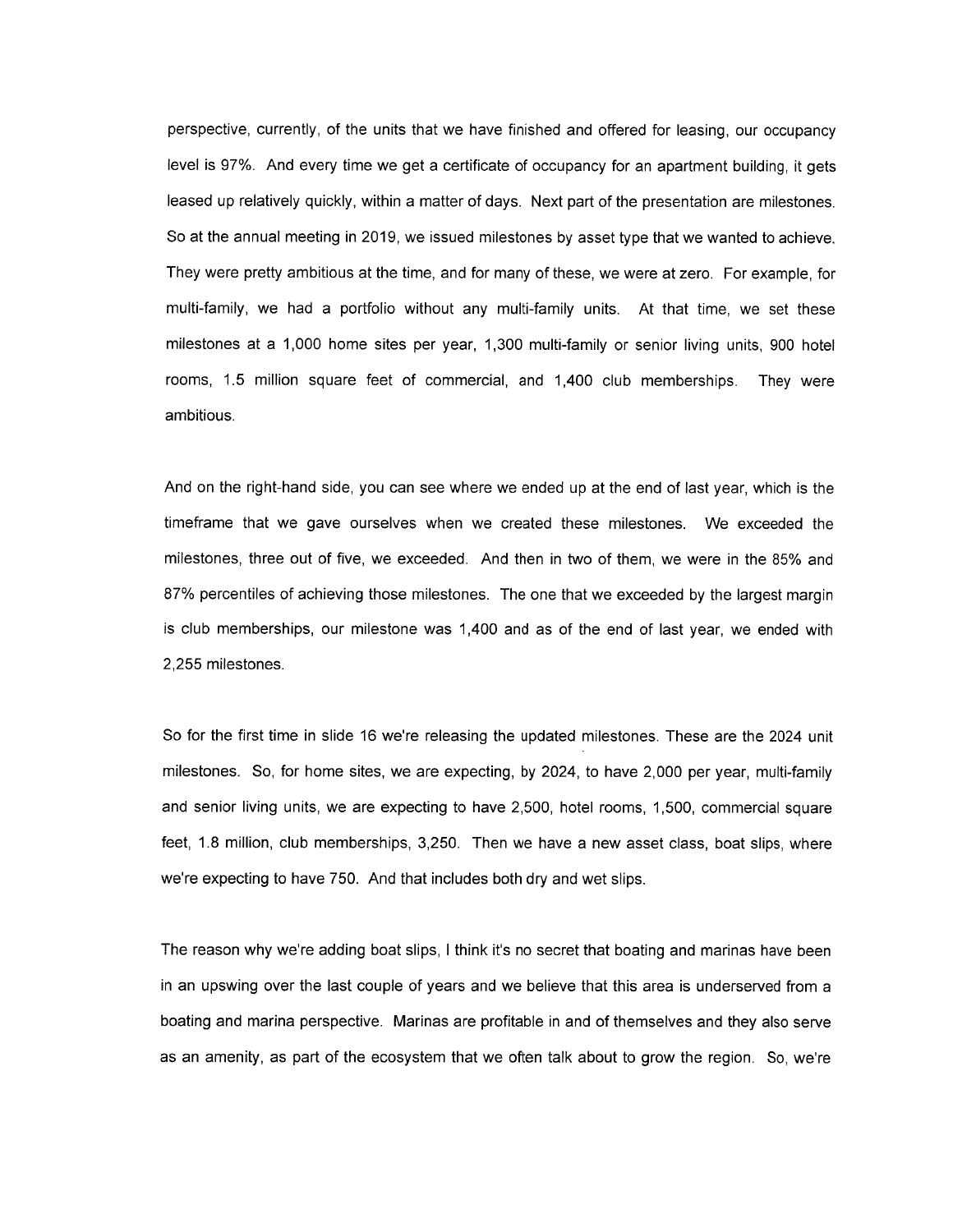looking forward to reaching those number of boat slips and opening marinas that will be accretive to a lot of the other investments that we're making in the area.

Construction stats. Slide 18 is a slide that we have shown the last couple of years in our annual presentation. It's a snapshot of the projects across our segments, commercial, hospitality, and residential, that we have under construction, and we expect to have under construction within a two-to-three-year window.

So, here, you can see that we have quite a number of these projects that we identified last year in the same slide, we've already commenced construction. Those are shown with a check mark on the right-hand side. We have a total of 16 projects here that we have not commenced construction, that we expect to commence either this year or by next year. We also have many more projects in the engineering, permitting phase, that over the next two years, we anticipate many of them will move towards the construction phase. Something I do want to mention is a question we get asked often, we're experiencing the same challenges that everybody else is across the country in terms of supply chain disruptions. Those supply chain disruptions have created increase in timeframes of delivery of product whether home sites or commercial or hospitality assets. We have not seen those disruptions in timeframe materially affect the demand or materially affect the execution that our team has been performing. So we have been experiencing some delays, but they have not been of the material nature that perhaps other parts of the country have been experiencing.

Demographic tailwinds. So we have been experiencing, over the last couple years, a significant amount of demand in our market, and there are four major components of why we think we're experiencing that demand - that surging demand. In my letter to shareholders this year, I've referred to it as a tipping point for the region, and we do believe that. The first component or the first reason is on the top-left-hand corner, the discovery of Northwest Florida. We really do think that we are in the middle of a tipping point for this region. The two most significant differences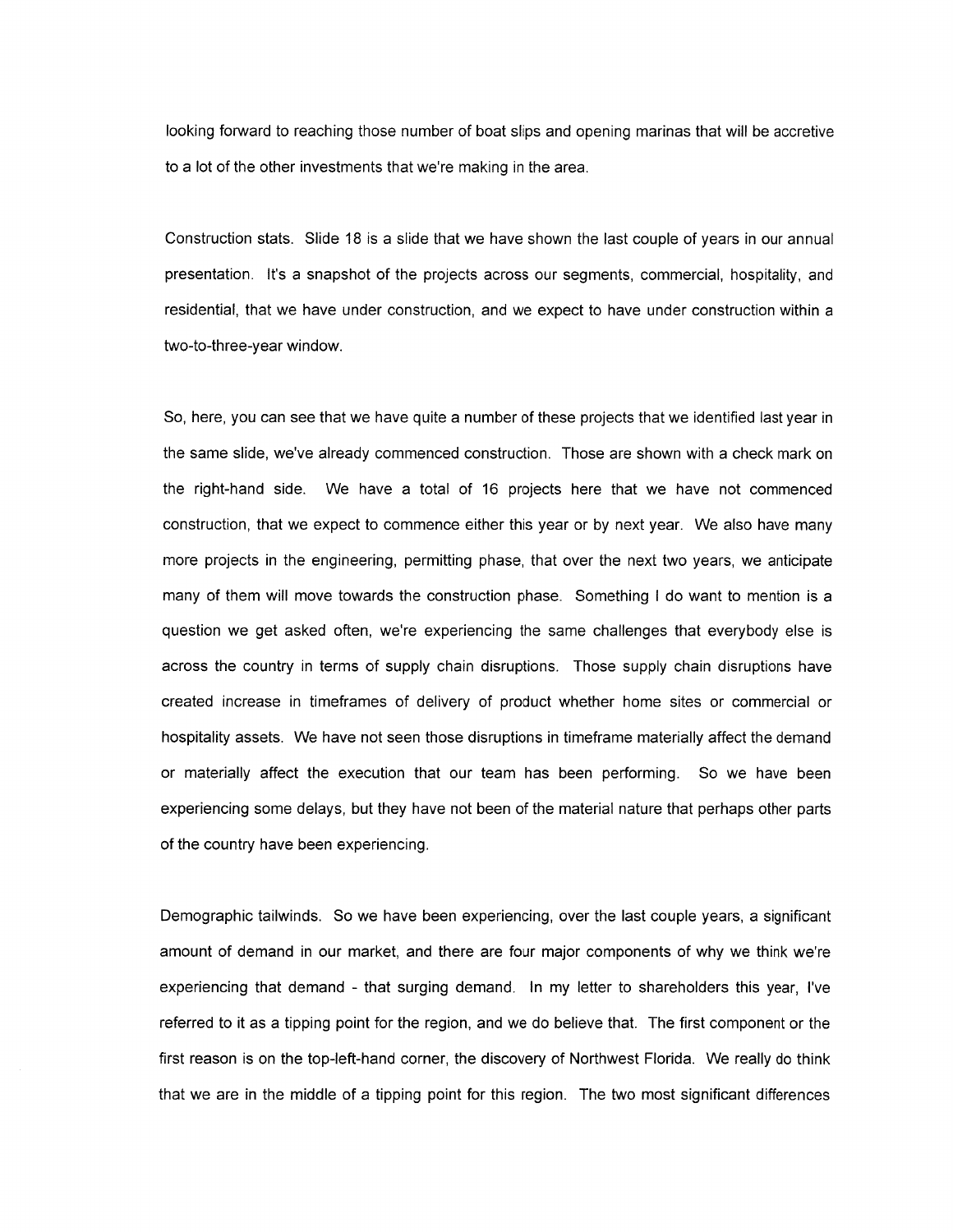that we have noticed over the last two years that we hadn't noticed in previous cycles are, number one, where people are coming from.

We have seen a significantly expanded geography of where visitors and buyers and residents are coming from in the country. And then the second most significant difference is a lot of those individuals are deciding to live here full time. These are not second homeowners, there's been a significant increase in number of individuals and families that have made a decision to move from somewhere else in the country to live in Northwest Florida. The factor immediately below it is probably the biggest contributor to that, the reason why more people are moving here to live full time, the virtual work environment, the flexibility to work and live anywhere certainly has made an impact in the decisions that individuals have made and families to move to Northwest Florida. On the top-right-hand side, growing infrastructure.

The infrastructure that's needed to support the growth has been growing also, not just from a transportation perspective but also medical, educational, and in other ways. So for example, the two airports that serve our region, Northwest Florida Beaches International Airport and the Destin Fort Walton Beach Airport, last year both had record years. They had the most passengers in their history in 2021. The last item that we hear a lot from families that decide to move here are the quality of life and safety. They often reference the family oriented, natural beauty, open spaces, and relative affordability of the region. They also often mention safety; they feel that this is a location that they feel safe to move their families to. The next slide is slide 21, ecosystem focus. We often talk about this approach for our company. we are very much focused on creating an ecosystem in this region with our assets.

So this is essentially the way that we're positioning the company to take advantage of the surging demand and growth of the region. And the three major components are diversity in assets, diversity in demographics, and the types of income streams - the diversity in the types of income streams. So residential communities, we now have a wide range of prices and lifestyles, ranging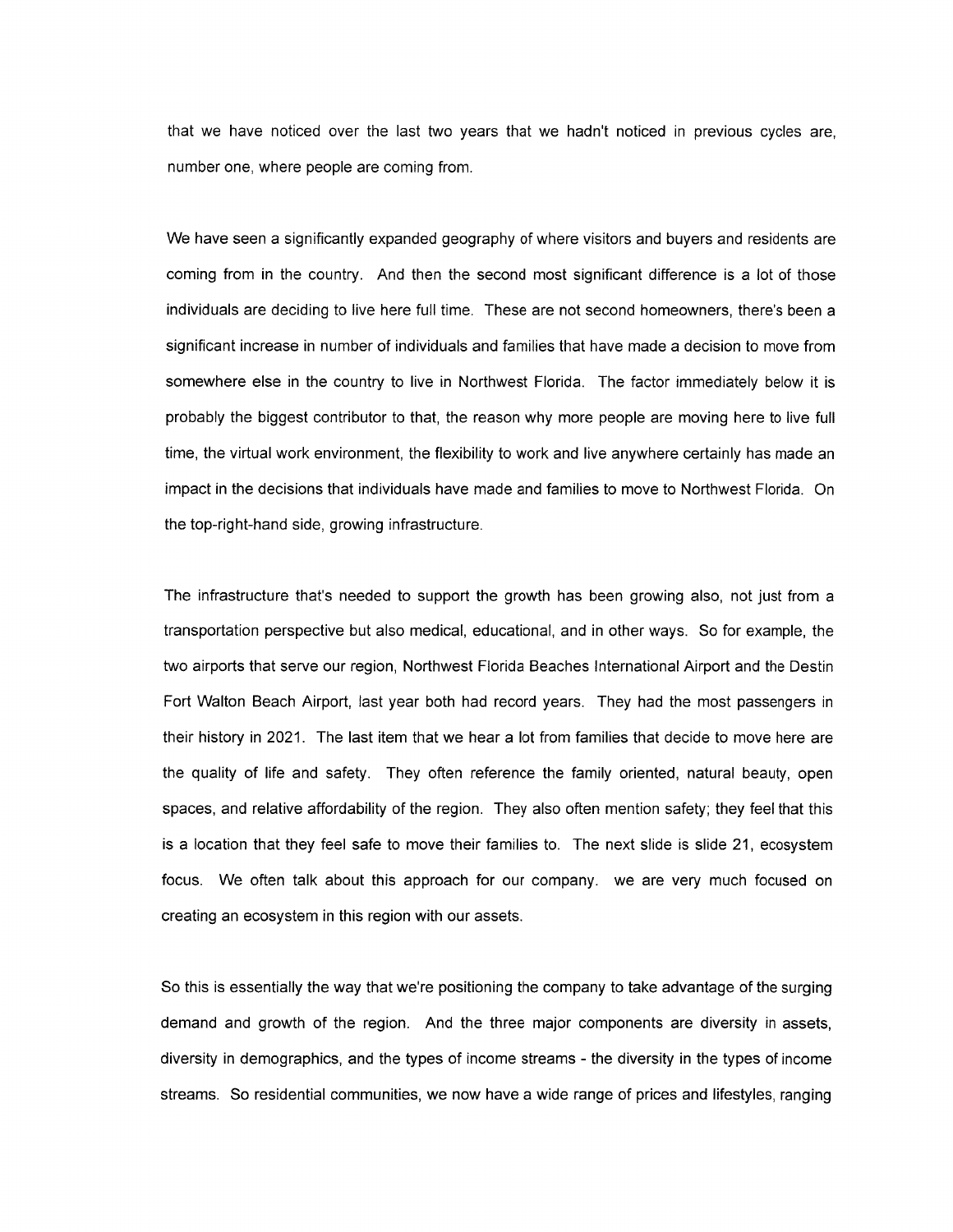from the \$300,000 range to multimillion-dollar homes. We have lifestyles to fit essentially every stage or station in life, workforce housing, move up, retirement, luxury, and second home. Similar with hospitality experiences, we are offering a wide range of hospitality experiences for every type of visitor, luxury branded hotels, value flagged hotels, waterfront resorts, marinas, and private club membership.

We also have a pretty wide range of geographic diversity in the location of our hospitality assets. And that's something you can really appreciate when you come to the region, which we always encourage you to come to our region and see what's happening in real time. And our commercial portfolio is also getting very diverse, we have garden-style multi-family apartments, village town homes, senior living, commercial town centers, light industrial flex spaces, storage facilities and our financial services sector with our title agencies and our insurance agency. So this is a way that we're positioning the company to take advantage of that surging demand by creating a really wide and broad ecosystem of revenue streams. So let's talk a little bit about the expanding geographies. Slide 22 shows where the buyers came from to one of our residential communities, Watersound origins.

First, let me mention that Watersound Origins is not a retirement community, it's a regular community that has a mixture of families, empty nesters and retirees, but it's not age restricted. It is also not an investor-driven vacation rental community; we restrict short-term rentals in Watersound Origins. And in 2021, we had buyers from 26 different states and Canada, again, going back to a previous slide, we have not seen that range of diversity in our area before. 26 states are represented as you can see in the map. The other point I wanted to make here is that Walton County, the county that Watersound Origins is in and where we're developing many of our assets, from July 1st, 2020 to June 30th 2021, was ranked number two in the state of Florida and number five in the entire country, among counties for net domestic migration, the rate of net domestic migration. So number two in the state of Florida and number five in the entire country for net domestic migration.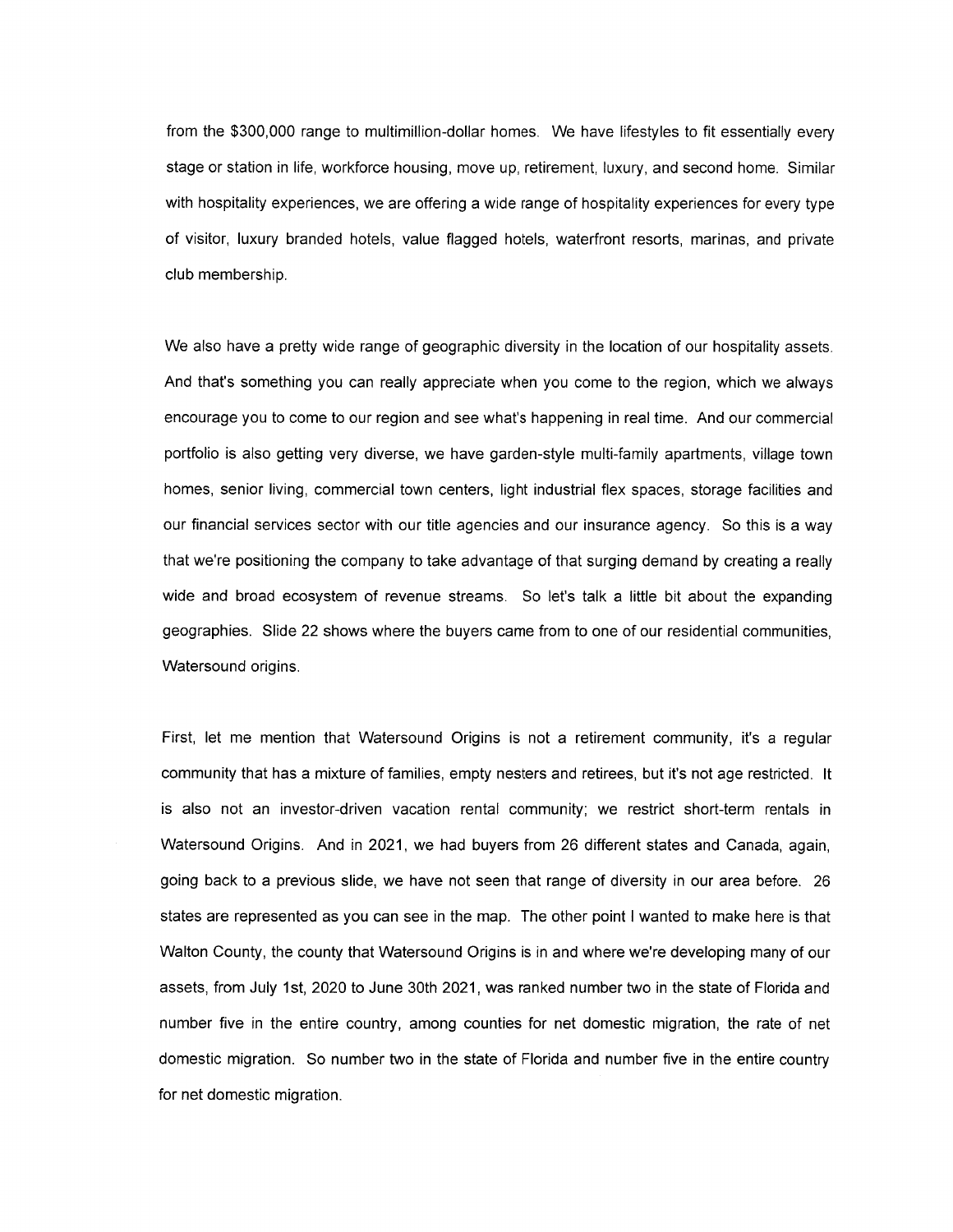And sometimes those data points don't match what we're seeing at the ground level, but that data point certainly matches what we're seeing at the ground level. Representatives of the 26 states that we saw buyers from - coming to Watersound Origins, we're also seeing it in other places. The school district, for example, in Walton County is busting at the seams - particularly at the elementary school level, which means that more and more families are deciding to move from other parts of the country and live full time in Walton County.

Slide 23 is the same data point for Latitude, that's our age restricted retirement community in Bay County. As I mentioned earlier, Latitude is just beginning, just starting. We started production last year, and the initial set of buyers at Latitude come from 38 different states and Canada. So that's also very broad, diverse geography where the buyers are coming from and we're just getting started. We expect as Latitude gets going, as the amenity opens, as that social fabric expands with more and more residents living there, that this diversity in geography will even expand further.

Slide 24 shows where our club members are from. I mentioned, in an earlier slide, that we have a record number of club members, over 2,200 club members, and those members live and come from 40 different states and Canada. So again, maybe a perception is that our club members just come from the Southeast. We certainly do have a significant number of those members from the Southeast, but club members really come from a much broader geography of the country, not just from the Southeastern United States. They come from 40 different states, which is pretty remarkable. We have seen that growth happen over the last couple of years. And it's been similar to the growth we've seen in the residential communities. That broadening geography of our buyers has also translated to a broadening geography of our club members.

So the last slide we always like to end, on slide 26, with the really basic and simple formula of why we think we're just scratching the surface of creating multi-generational value creation. It's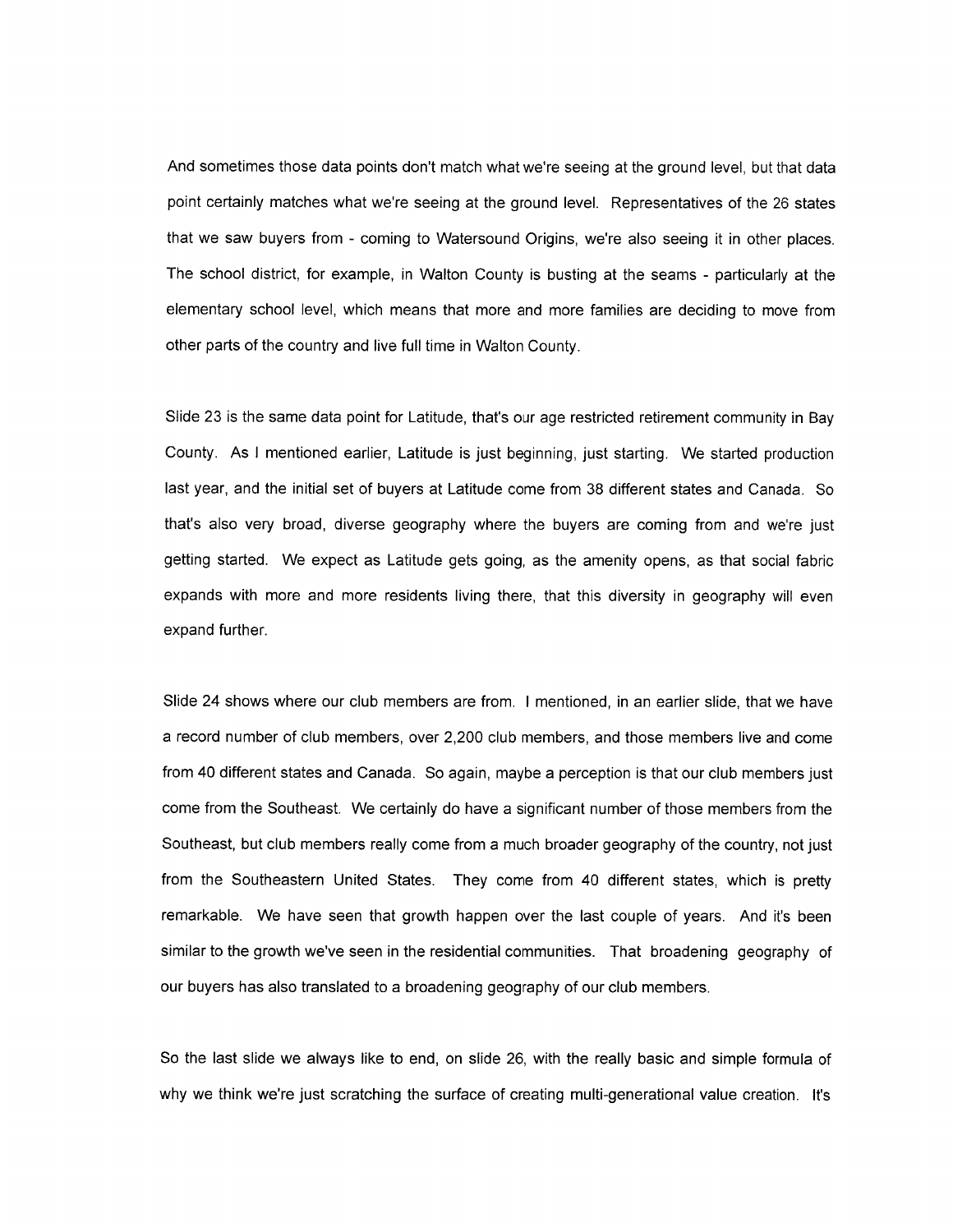essentially four different components. First of all, we have the land, we have over 170,000 acres. We have entitlements. Just with the Bay Walton sector plan alone, we have entitlement as of right to build over 170,000 homes. We have additional entitlements outside of the sector plan. We also have scalable operations. As I mentioned in an earlier slide, as a percentage of revenue, our, SG&A has decreased over the last six years, from 24% to 9%, showing that we can create scale in the company and do it efficiently. And then the last component is ecosystem focus. Every investment we make in every segment, we think of it as adding value to the other segments. There's not a single segment that we make an investment in that we don't believe is creating value in the other two segments.

So we're going to open up the floor for questions. And what I'm going to do is I'm going to fast forward to slide 30. So slide 30 shows a map of our land holdings, which is shown in green, and the projects both existing, under construction, unplanned, that we have in a three-county region, Bay, Walton, and Gulf County, which are the three counties of focus for the company. And if you can actually look back at the slide that shows the construction stats and any project that you see listed there by name, you'll be able to identify the relative location of that project in this map. So with that, we're going to go ahead and start answering the questions that we have received.

- Bruce Berkowitz: All right. Thank you, Jorge. I'll get right into the questions. We'll take all shareholder questions that are being entered in today on the virtual shareholder portal. And as we said before, we'll try to attempt to answer all of your questions as time allows. Only questions that are germane to the meeting will be addressed. So our first question for Jorge is, "I'm curious why the Mexico Beach town homes are categorized as residential while the Origin Town homes are in the commercial category." That is, are the Mexico Beach town homes being offered for sale, and if so, why would we not want to own and lease them going forward?
- Jorge Gonzalez: It's an excellent question, and this is a good opportunity for you to mention Tyndall Air Force Base. We have mentioned before that Tyndall has been identified as the air force base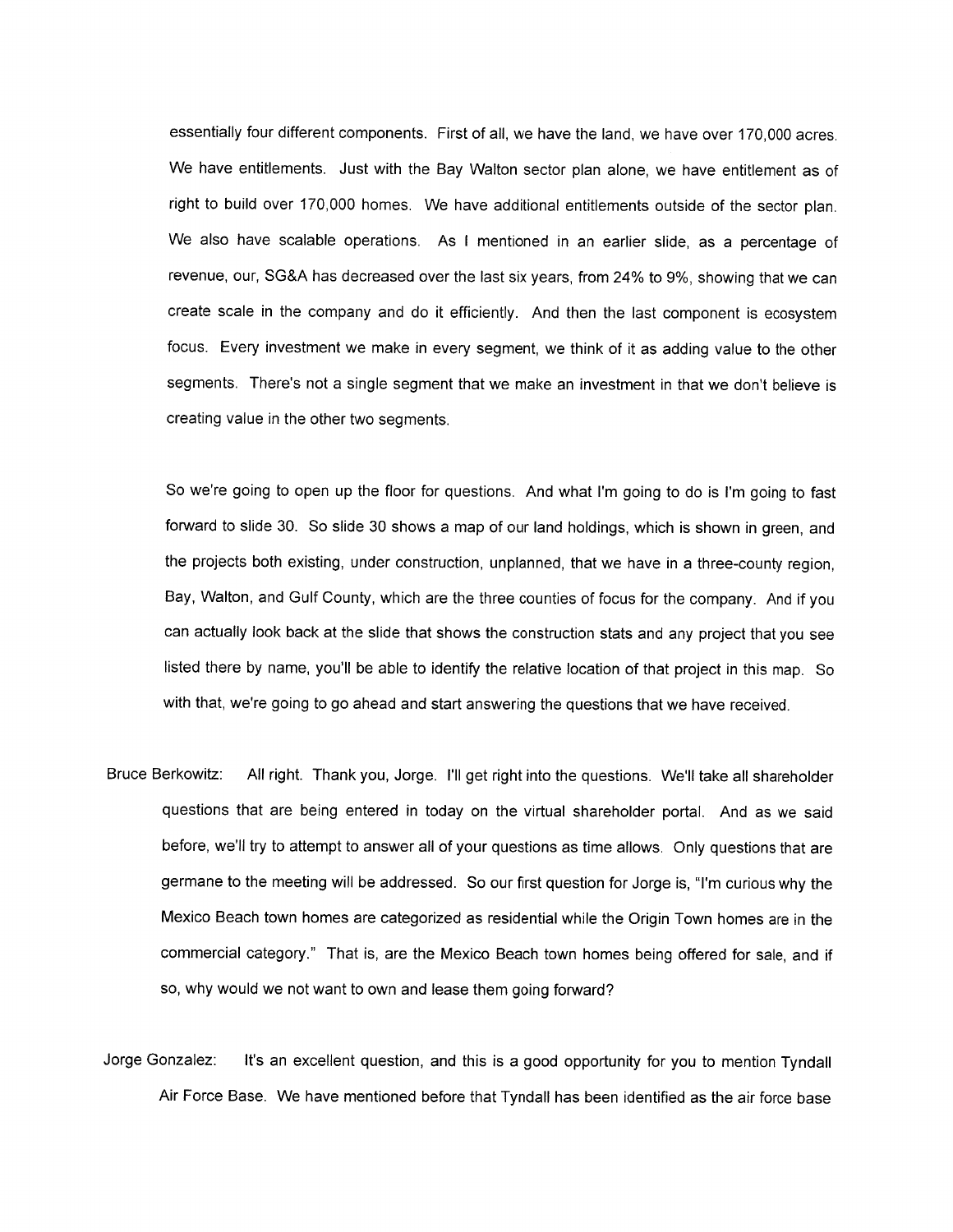of the future by the Department of Defense. And Congress has made an appropriation of nearly \$5 billion for the redevelopment of Tyndall. We anticipate more appropriations are coming. And just this week, a contract for the redevelopment of Tyndall was let for over \$500 million, which I believe is the largest single contract ever let in any Air Force Base in the country, which is pretty significant. So the reason why that matters, Tyndall's very important to the region, it's an economic engine for the region. And we have land holdings that we think can benefit from the growth and redevelopment of Tyndall. One of those land holdings is Mexico Beach, the property that the question is being asked of.

We've been planning a mix-use project in Mexico Beach on the north side of US-98, with a specific focus on accommodating the growth of Tyndall. So, that project, that community, includes residential apartments which we have already broken ground on, it includes townhouses which we've already broken ground on, and will include residential single-family homes, which we plan to break ground later this year. At the moment, we believe the mixture that we have of the apartments being for rent and the townhouses and the single families being for sale, serve the market in the anticipated demand of Tyndall the best. If that were to change in the future, we obviously would revisit that. But as of right now, we believe the townhouses being offered for sale to the Tyndall families is really where the market is demanding.

- Bruce Berkowitz: Excellent. Jorge, our next question, based upon Panama City News' Herald article, which recently reported that the FSU medical campus will consist of four medical office building as well as 500 bed hospitals. Will St. Joe own and lease the entire campus or is any part of it a donation to the community?
- Jorge Gonzalez: That's an excellent question. And we're really excited about adding that component to our region - a medical healthcare campus that would take advantage of and create the synergies of research teaching in clinical delivery. We're doing that in conjunction with Tallahassee Memorial Healthcare and the FSU College of Medicine. We anticipate, over time, all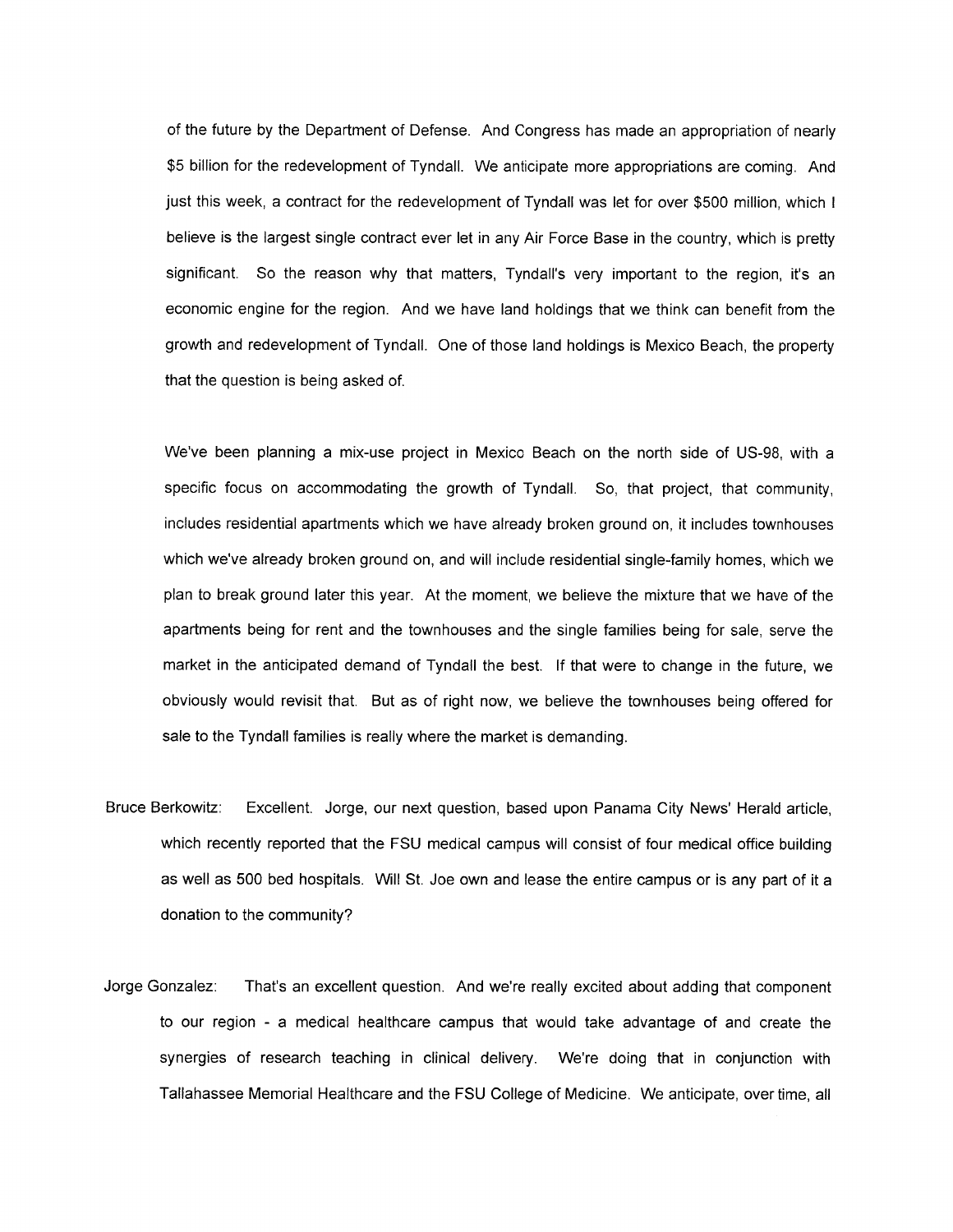three components will exist on that campus, research, teaching, and clinical delivery. The business structure for us of that campus is going to vary. So for example, assets on the campus that are very highly specialized like a hospital, we're going to execute a business structure that's a ground lease with the hospital entity. Other assets on that campus that are more conventional, for example, medical office buildings that can be leased, we will do those as build to suit, similar to the way that we execute commercial and office assets in our leasing portfolio.

So the short answer to the question is going to be varied, we'll have components that will be ground leased and we'll have components that will be built to suit commercial activities for us.

- Bruce Berkowitz: All right. Our next question is regarding Highway 98, can you update shareholders on the status of plans to widen Highway 98 as well as any plans to extend Philip Griffitts Senior Parkway, also known as the Back Back Beach Road in either direction, how will these impact St. Joe's existing land?
- Jorge Gonzalez: So the Department of Transportation the Florida Department of Transportation recently announced that funding has been obtained to widen US-98 to six lanes from Mandy Lane, which is around the Pier Park area, all the way to Richard Jackson Boulevard, which is where our corporate headquarters is. That widening to six lanes is anticipated to commence, I believe as early as early next year. More funding is anticipated from Richard Jackson to near the Hathaway Bridge to widen US 98. And I think those announcements are anticipated to occur pretty soon. The Back Back Beach Road concept, which is the extension of Phillip Griffitts Parkway, is something that the Florida Department of Transportation and Bay County are actively involved in planning.

We have discussions with those entities on a regular basis, there hasn't been funding allocated for the Back Back Beach Road. Right now, the immediate focus is the six laning of 98, but it's an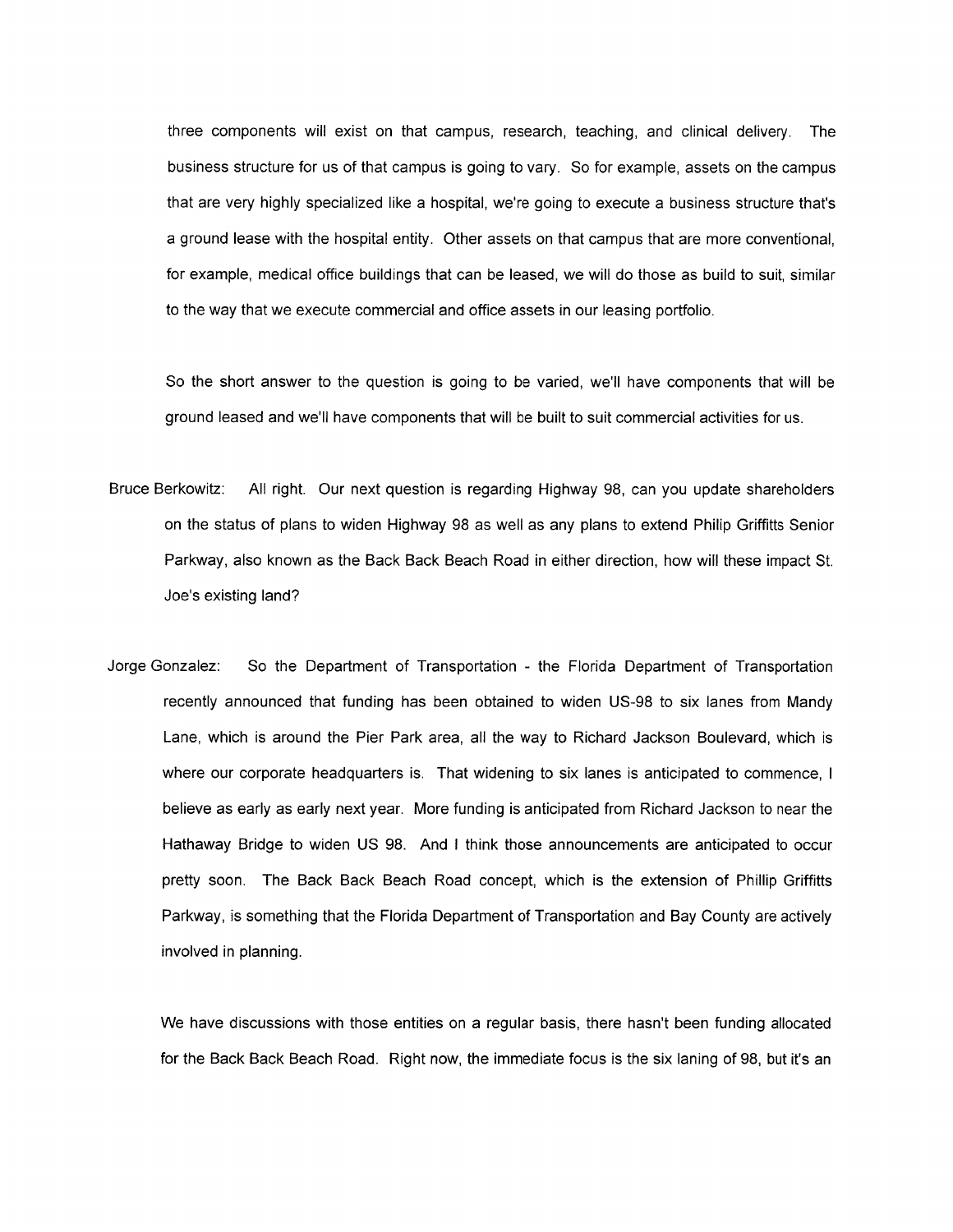ongoing process to create that Back Back Beach Road egment. So hopefully, that will be something that announcements will be made in the near future.

- Bruce Berkowitz: Jorge, with so much institutional interest in owning single-family rental properties, has St. Joe considered entering this category with Watersound Management overseeing it? Also, does Watersound Management have any plans to broaden out into property management of unowned long-term rentals in the area?
- Jorge Gonzalez: Excellent question. So the first the answer to the first part of the question is yes, we do evaluate opportunities for single-family long-term rentals. We've had discussions with many different groups and entities that have expressed an interest in doing that. We have not made any decisions to move forward with a project at this moment in time. Part of the reason for that, quite candidly, the efficiency level that we have with garden style apartments in terms of using every square inch of our property is just that much greater than single-family homes for a long rental product. And our apartment projects have been leasing up fairly quickly. As I mentioned before, we're almost 100% leased and almost within days of buildings getting certificates of occupancies, we have tenants moving in. So we get to a potential project where we think we can create the efficiency that we would want from a long-term rental single-family product, we'll certainly take a look at it a little bit more closely.

In terms of the second part of the question, right now, our property management joint venture is managing assets that the company owns or partially owns, whether it's our apartment portfolio or the townhouses in Origins. Right now, we don't have plans for that property management entity to manage third-party properties. But again, if opportunities present themselves in the future, we certainly will consider that. But right now, that management company is focused on managing the assets we own or partially own as best as we can.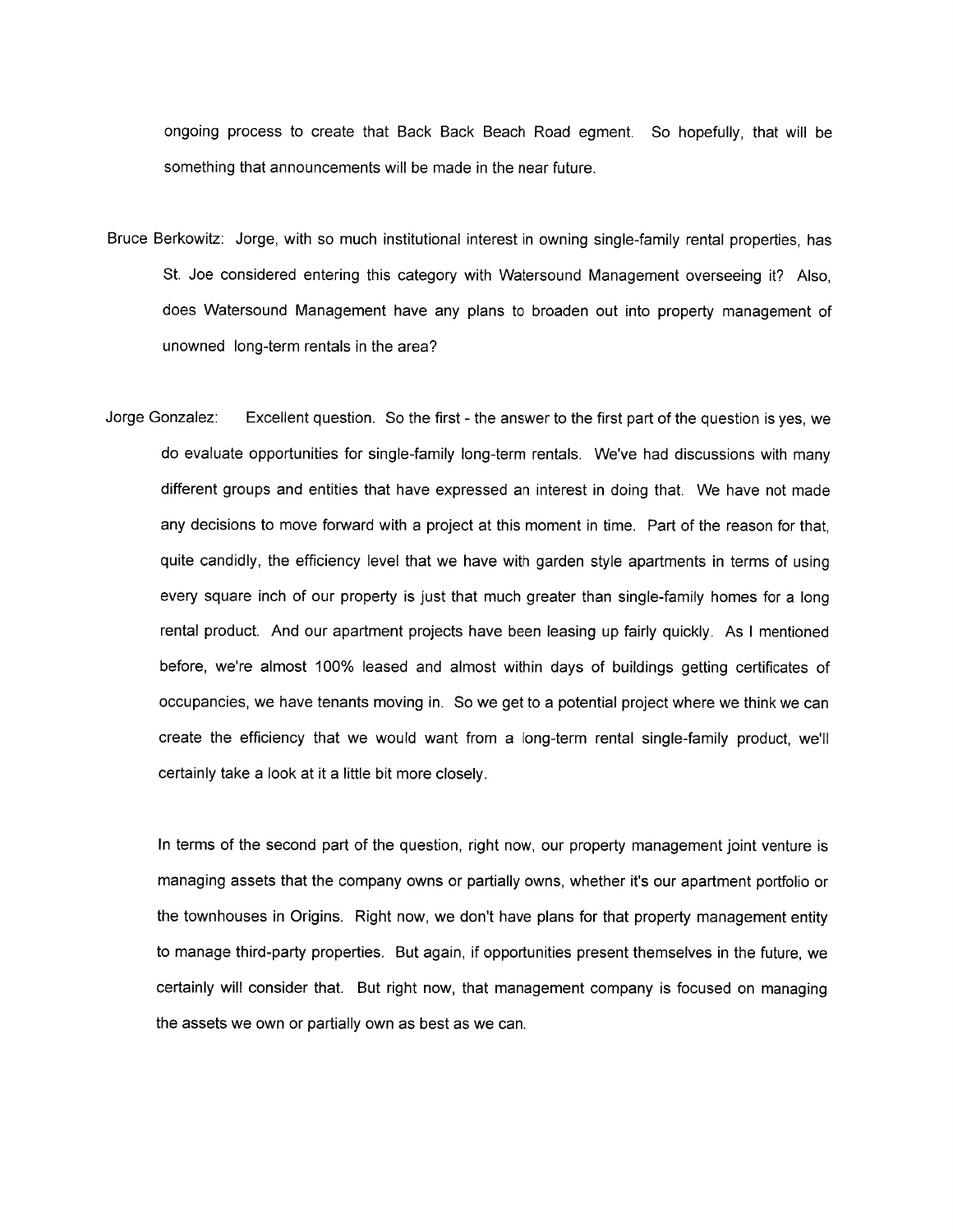- Bruce Berkowitz: The next question is, how has the performance of the St Joe's vacation rental homes been relative to expectations? And are there any thoughts or plans for building more of them?
- Jorge Gonzalez: That's another excellent question. And the individual is referring to the two vacation rental homes that we have on the west end of Panama City Beach. The short answer is they have exceeded expectations; they've been leased up a lot more and for higher rates than we anticipated and originally planned. And do we have plan to do more? Yes, those are things that we constantly are thinking of what parts of our assets would be ideal for that type of product. And there are a couple of locations that we've been looking into but, we're not quite ready to move forward with them at this moment. But we're constantly thinking about those opportunities particularly because the two that we built have performed so well.
- Bruce Berkowitz: Jorge, can you offer any details as to what the Pier Park City Center, listed on slide 16, will consist of?
- Jorge Gonzalez: So we have just started the planning and design of the Pier Park City Center. We anticipate having a mixed-use concept. We like mixed-use concepts, we like village centers that have diversity in assets and revenue streams. We're anticipating Pier Park City Center will have lodging, will have multi-family, and will have commercial. The commercial is going to particularly be focused on entertainment type of uses and we're in active discussions with different entities that have expressed an interest. So, again, short answer is mix-use project, lodging, multi-family, and commercial.
- Bruce Berkowitz: There you go. Considering the company does not hold quarterly calls, which is understandable based on the long-term nature of the business, would the company consider turning future annual meetings into in-person investor days similar to Berkshire's annual meeting where the company's able to showcase the assets and the areas development to investors?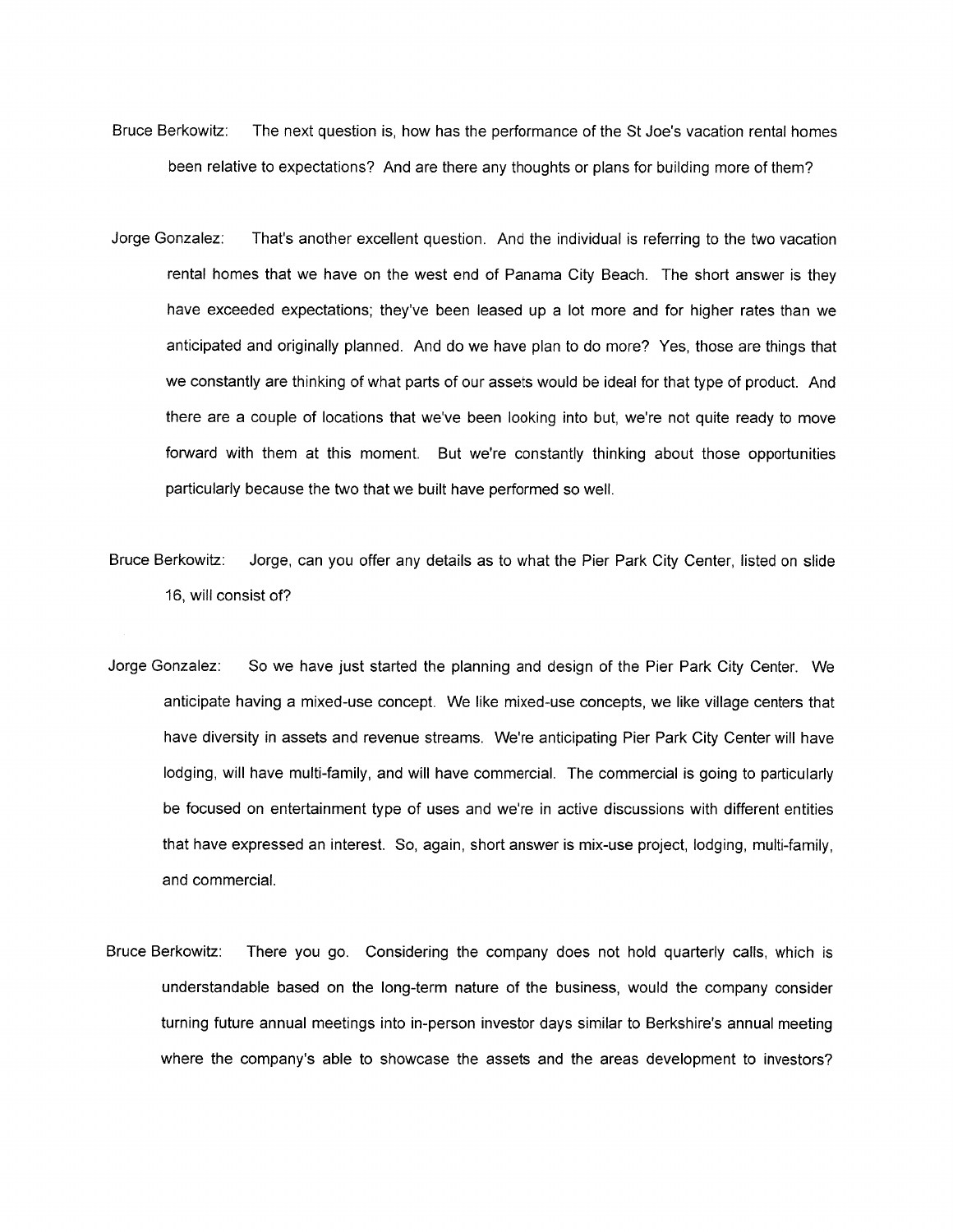You've said in the past how investors really need to see the area in person in order to fully appreciate the company. This would give investors, both big and small, the opportunity to do so.

Jorge Gonzalez: That's an excellent question. And it's actually something we have talked about quite a bit recently. As I mentioned earlier in the presentation, we are planning on having next year's annual meeting in person and we really want to encourage people, not just at next year's annual meeting, but we really want to encourage everybody to come here and visit us. For folks who've never been here, for folks who haven't been here in a long time, when they come, without exception, everybody says, I had no idea this was happening here. So it's really important to come, visit, see what's happening with our projects, but more importantly, to see what's happening in the region, in the area, to see the growth, first-hand.

In terms of how we're going to structure next year's in-person annual meeting, we've had some discussions about trying to do something similar to an investor day. We're going to continue to have those discussions to see if we can come up with a formula that works for us and works for our shareholders. I think our shareholders know we tend to focus on results more than anything else, so we - certainly, anything that we structure in that way at next year's meeting is going to be focused on substance and results. So we'll see what we can come up with next year. But that's an excellent question, thank you for the question.

- Bruce Berkowitz: Can you give any idea or rough estimate of the total amount of people that are moving to the Bay Walton area on an annual basis? Additionally, how many new homes have sold annually between Bay and Walton Counties and had St Joe's market share of new home sales grown materially over the past few years?
- Jorge Gonzalez: It's an excellent question. I don't have the actual numbers at my fingertips but we'll post them with this presentation on the webpage so shareholders can go back and refer to them. As to the second part of the question, St. Joe's market share, yes, our market share has grown